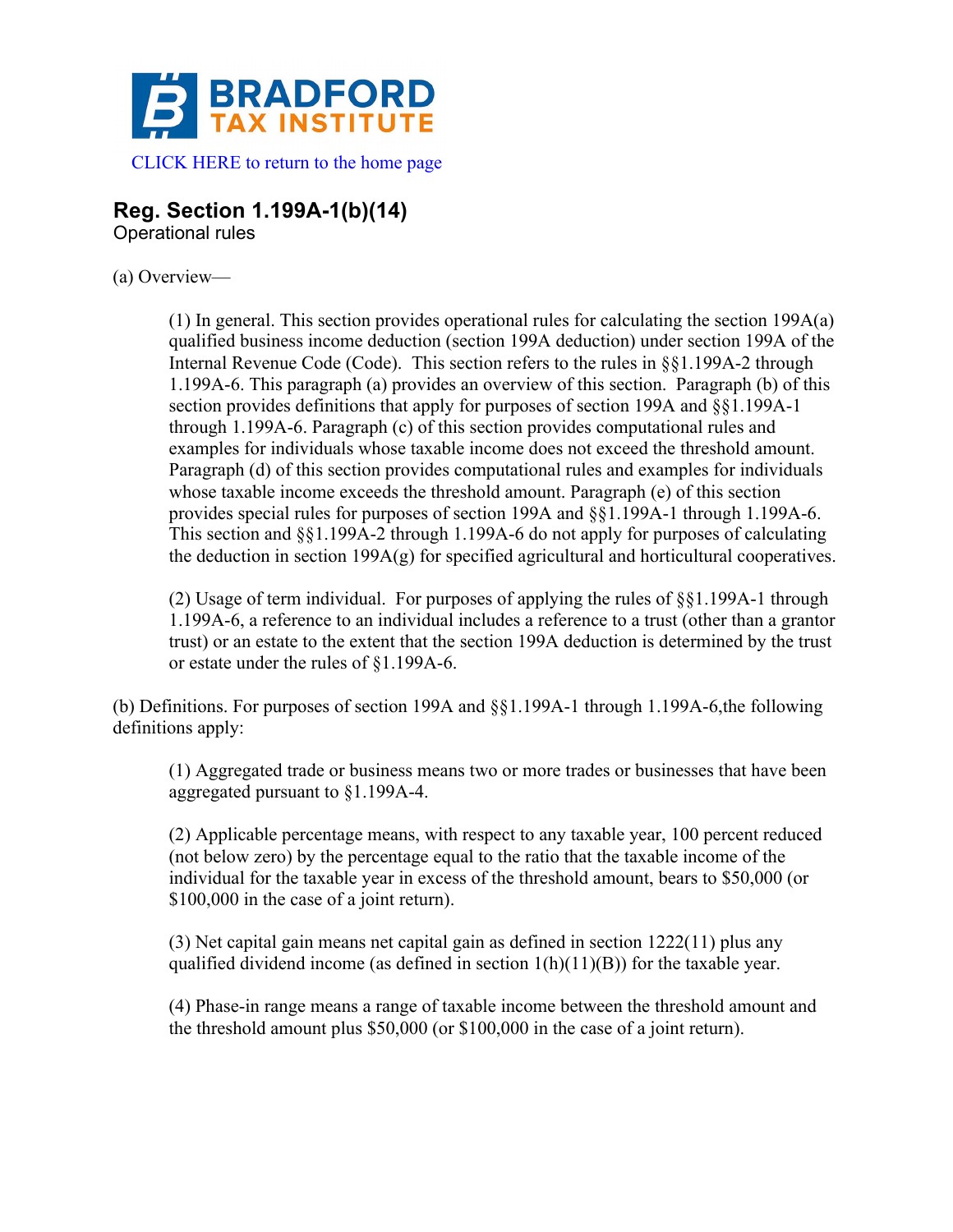(5) Qualified business income (QBI) means the net amount of qualified items of income, gain, deduction, and loss with respect to any trade or business (or aggregated trade or business) as determined under the rules of §1.199A-3(b).

(6) QBI component means the amount determined under paragraph (d)(2) of this section.

(7) Qualified PTP income is defined in §1.199A-3(c)(3).

(8) Qualified REIT dividends are defined in §1.199A-3(c)(2).

(9) Reduction amount means, with respect to any taxable year, the excess amount multiplied by the ratio that the taxable income of the individual for the taxable year in excess of the threshold amount, bears to \$50,000 (or \$100,000 in the case of a joint return). For purposes of this paragraph  $(b)(9)$ , the excess amount is the amount by which 20 percent of QBI exceeds the greater of 50 percent of W-2 wages or the sum of 25 percent of W-2 wages plus 2.5 percent of the UBIA of qualified property.

(10) Relevant passthrough entity (RPE) means a partnership (other than a PTP) or an S corporation that is owned, directly or indirectly, by at least one individual, estate, or trust. Other passthrough entities including common trust funds as described in §1.6032-T and religious or apostolic organizations described in section 501(d) are also treated as RPEs if the entity files a Form 1065, U.S. Return of Partnership Income, and is owned, directly or indirectly, by at least one individual, estate, or trust. A trust or estate is treated as an RPE to the extent it passes through QBI, W-2 wages, UBIA of qualified property, qualified REIT dividends, or qualified PTP income.

(11) Specified service trade or business (SSTB) means a specified service trade or business as defined in §1.199A-5(b).

(12) Threshold amount means, for any taxable year beginning before 2019, \$157,500 (or \$315,000 in the case of a taxpayer filing a joint return). In the case of any taxable year beginning after 2018, the threshold amount is the dollar amount in the preceding sentence increased by an amount equal to such dollar amount, multiplied by the cost-of-living adjustment determined under section  $1(f)(3)$  of the Code for the calendar year in which the taxable year begins, determined by substituting "calendar year 2017" for "calendar year 2016" in section  $1(f)(3)(A)(ii)$ . The amount of any increase under the preceding sentence is rounded as provided in section 1(f)(7) of the Code.

(13) Total QBI amount means the net total QBI from all trades or businesses (including the individual's share of QBI from trades or business conducted by RPEs).

(14) Trade or business means a trade or business that is a trade or business under section 162 (a section 162 trade or business) other than the trade or business of performing services as an employee. In addition, rental or licensing of tangible or intangible property (rental activity) that does not rise to the level of a section 162 trade or business is nevertheless treated as a trade or business for purposes of section 199A, if the property is rented or licensed to a trade or business conducted by the individual or an RPE which is commonly controlled under §1.199A-4(b)(1)(i) (regardless of whether the rental activity and the trade or business are otherwise eligible to be aggregated under  $\S1.199A-4(b)(1)$ .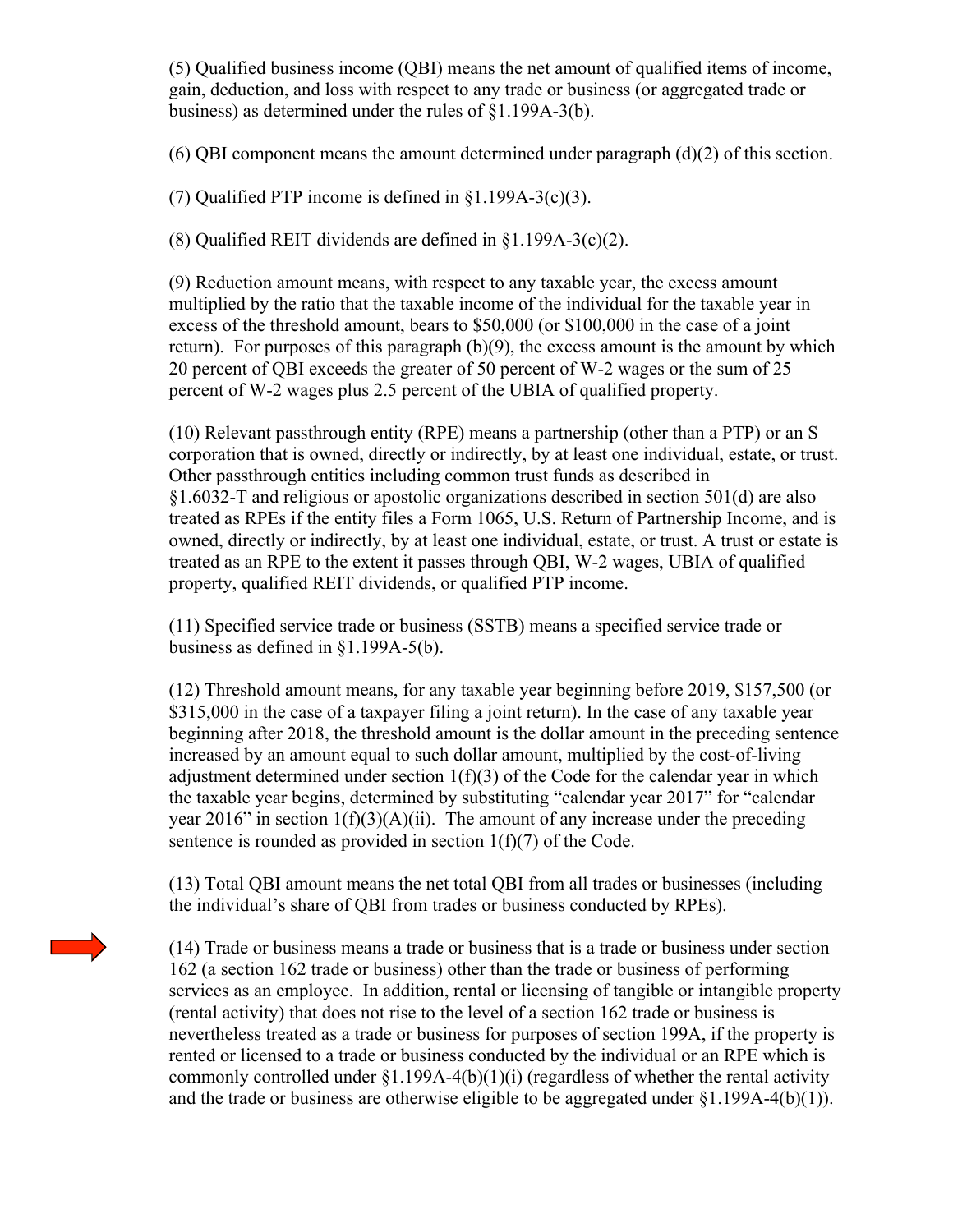(15) Unadjusted basis immediately after acquisition of qualified property (UBIA of qualified property) is defined in §1.199A-2(c).

(16) W-2 wages means W-2 wages of a trade or business (or aggregated trade or business) properly allocable to QBI as determined under §1.199A-2(b).

(c) Computation of the section 199A deduction for individuals with taxable income not exceeding threshold amount—

(1) In general. The section 199A deduction is determined for individuals with taxable income for the taxable year that does not exceed the threshold amount by adding 20 percent of the total QBI amount (including the individual's share of QBI from an RPE and QBI attributable to an SSTB) and 20 percent of the combined amount of qualified REIT dividends and qualified PTP income (including the individual's share of qualified REIT dividends and qualified PTP income from RPEs and qualified PTP income attributable to an SSTB). That sum is then compared to 20 percent of the amount by which the individual's taxable income exceeds net capital gain. The lesser of these two amounts is the individual's section 199A deduction.

(2) Carryover rules—

(i) Negative total QBI amount. If the total QBI amount is less than zero, the portion of the individual's section 199A deduction related to QBI is zero for the taxable year. The negative total QBI amount is treated as negative QBI from a separate trade or business in the succeeding taxable years of the individual for purposes of section 199A and this section. This carryover rule does not affect the deductibility of the loss for purposes of other provisions of the Code.

(ii) Negative combined qualified REIT dividends/qualified PTP income. If the combined amount of REIT dividends and qualified PTP income is less than zero, the portion of the individual's section 199A deduction related to qualified REIT dividends and qualified PTP income is zero for the taxable year. The negative combined amount must be carried forward and used to offset the combined amount of REIT dividends and qualified PTP income in the succeeding taxable years of the individual for purposes of section 199A and this section. This carryover rule does not affect the deductibility of the loss for purposes of other provisions of the Code.

(3) Examples. The following examples illustrate the provisions of this paragraph

(c) For purposes of these examples, unless indicated otherwise, assume that all of the trades or businesses are trades or businesses as defined in paragraph (b)(14) of this section and all of the tax items are effectively connected to a trade or business within the United States within the meaning of section 864(c). Total taxable income does not include the section 199A deduction.

(i) Example 1 to paragraph  $(c)(3)$ . A, an unmarried individual, owns and operates a computer repair shop as a sole proprietorship. The business generates \$100,000 in net taxable income from operations in 2018. A has no capital gains or losses. After allowable deductions not relating to the business, A's total taxable income for 2018 is \$81,000. The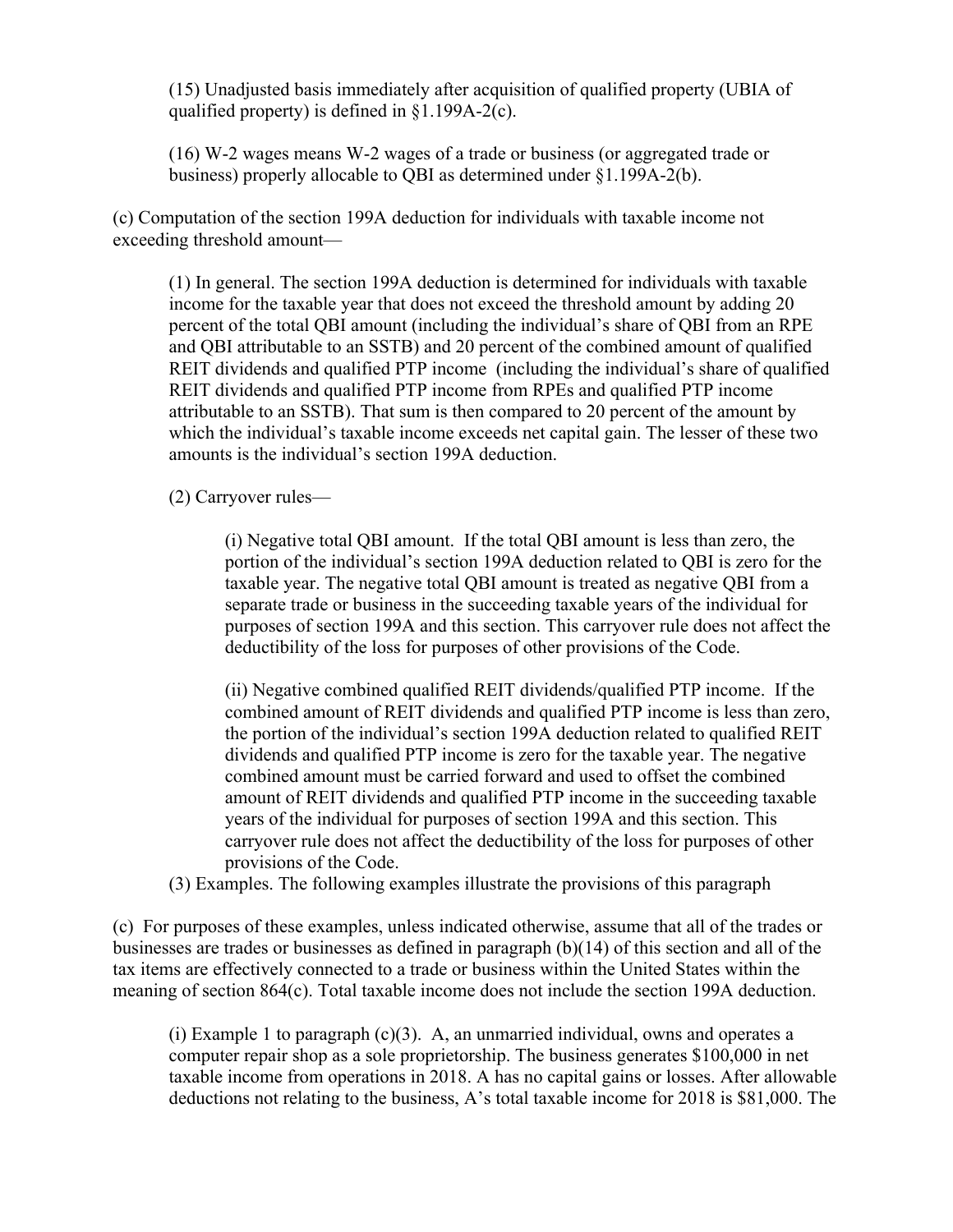business's QBI is \$100,000, the net amount of its qualified items of income, gain, deduction, and loss. A's section 199A deduction for 2018 is equal to \$16,200, the lesser of 20% of A's OBI from the business  $(\$100,000 \times 20\% = \$20,000)$  and 20% of A's total taxable income for the taxable year  $(\$81,000 \times 20\% = \$16,200)$ .

(ii) Example 2 to paragraph  $(c)(3)$ . Assume the same facts as in Example 1 of this paragraph (c)(3), except that A also has \$7,000 in net capital gain for 2018 and that, after allowable deductions not relating to the business, A's taxable income for 2018 is \$74,000. A's taxable income minus net capital gain is \$67,000 (\$74,000 - \$7,000). A's section 199A deduction is equal to \$13,400, the lesser of 20% of A's QBI from the business (\$100,000 x  $20\% =$  \$20,000) and  $20\%$  of A's total taxable income minus net capital gain for the taxable year (\$67,000 x  $20\% = $13,400$ ).

(iii) Example 3 to paragraph  $(c)(3)$ . B and C are married and file a joint individual income tax return. B earns \$50,000 in wages as an employee of an unrelated company in 2018. C owns 100% of the shares of X, an S corporation that provides landscaping services. X generates \$100,000 in net income from operations in 2018. X pays C \$150,000 in wages in 2018. B and C have no capital gains or losses. After allowable deductions not related to X, B and C's total taxable income for 2018 is \$270,000. B's and C's wages are not considered to be income from a trade or business for purposes of the section 199A deduction. Because X is an S corporation, its QBI is determined at the S corporation level. X's QBI is \$100,000, the net amount of its qualified items of income, gain, deduction, and loss. The wages paid by X to C are considered to be a qualified item of deduction for purposes of determining X's QBI. The section 199A deduction with respect to X's QBI is then determined by C, X's sole shareholder, and is claimed on the joint return filed by B and C. B and C's section 199A deduction is equal to \$20,000, the lesser of 20% of C's QBI from the business (\$100,000 x  $20\% = $20,000$ ) and 20% of B and C's total taxable income for the taxable year  $(\$270,000 \times 20\% = \$54,000)$ .

(iv) Example 4 to paragraph  $(c)(3)$ . Assume the same facts as in Example 3 of this paragraph (c)(3) except that B also earns \$1,000 in qualified REIT dividends and \$500 in qualified PTP income in 2018, increasing taxable income to \$271,500. B and C's section 199A deduction is equal to \$20,300, the lesser of (i) 20% of C's QBI from the business  $($100,000 \times 20\% = $20,000)$  plus 20% of B's combined qualified REIT dividends and qualified PTP income (\$1500 x  $20\% = $300$ ) and (ii)  $20\%$  of B and C's total taxable for the taxable year (\$271,500 x  $20\% = $54,300$ ).

(d) Computation of the section 199A deduction for individuals with taxable income above threshold amount—

(1) In general. The section 199A deduction is determined for individuals with taxable income for the taxable year that exceeds the threshold amount by adding the QBI component described in paragraph (d)(2) of this section and the qualified REIT dividends/qualified PTP income component described in paragraph (d)(3) of this section (including the individual's share of qualified REIT dividends and qualified PTP income from RPEs). That sum is then compared to 20 percent of the amount by which the individual's taxable income exceeds net capital gain. The lesser of these two amounts is the individual's section 199A deduction.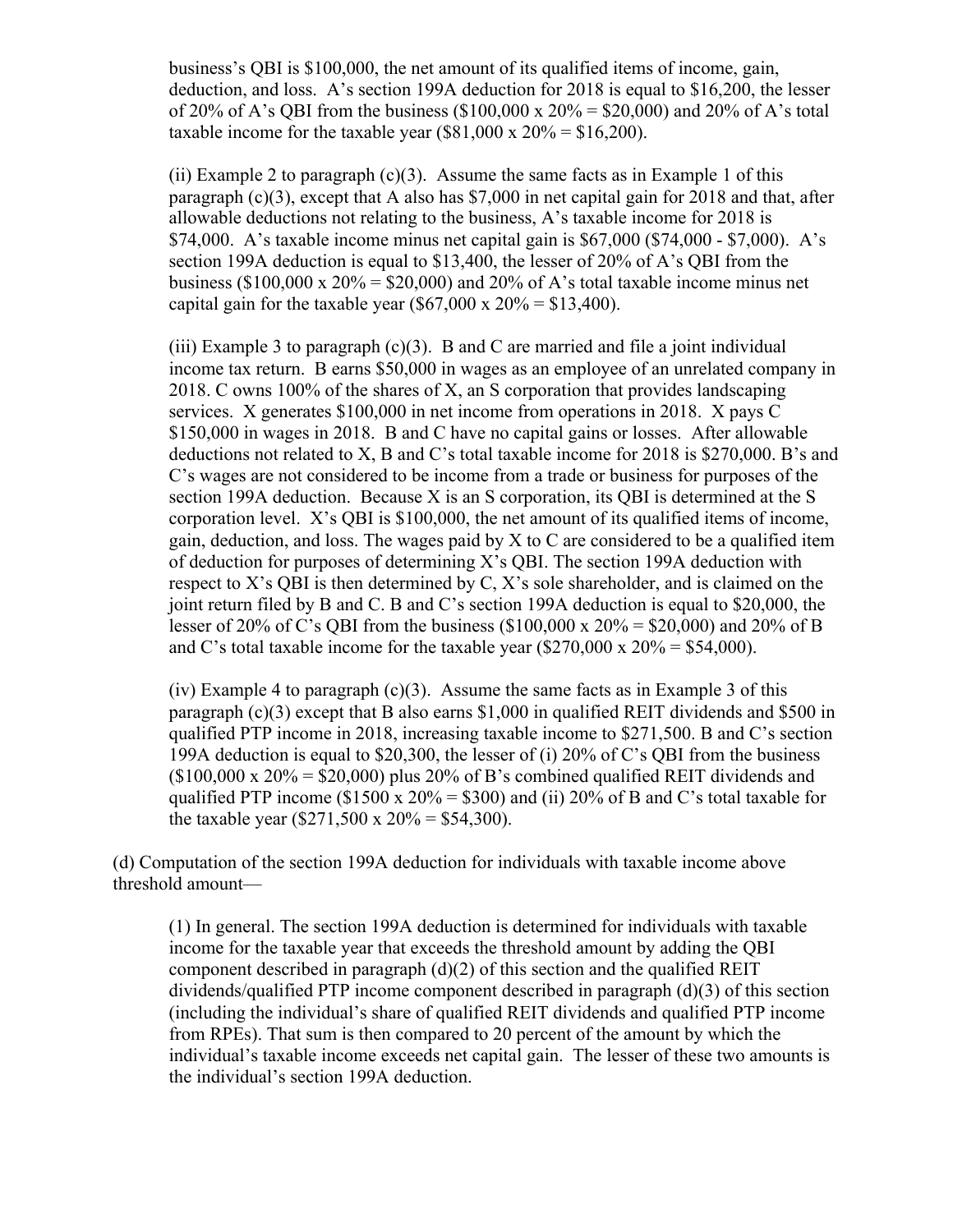(2) QBI component. An individual with taxable income for the taxable year that exceeds the threshold amount determines the QBI component using the following computational rules, which are to be applied in the order they appear.

(i) SSTB exclusion. If the individual's taxable income is within the phase-in range, then only the applicable percentage of QBI, W-2 wages, and UBIA of qualified property for each SSTB is taken into account for all purposes of determining the individual's section 199A deduction, including the application of the netting and carryover rules described in paragraph (d)(iii) of this section. If the individual's taxable income exceeds the phase-in range, then none of the individual's share of QBI, W-2 wages, or UBIA of qualified property attributable to an SSTB may be taken into account for purposes of determining the individual's section 199A deduction.

(ii) Aggregated trade or business. If an individual chooses to aggregate trades or businesses under the rules of §1.199A-4, the individual must combine the QBI, W-2 wages, and UBIA of qualified property of each trade or business within an aggregated trade or business prior to applying the netting and carryover rules described in paragraph (d)(2)(iii) of this section and the W-2 wage and UBIA of qualified property limitations described in paragraph  $(d)(2)(iv)$  of this section.

(iii) Netting and carryover—

(A) Netting. If an individual's QBI from at least one trade or business (including an aggregated trade or business) is less than zero, the individual must offset the QBI attributable to each trade or business (or aggregated trade or business) that produced net positive QBI with the QBI from each trade or business (or aggregated trade or business) that produced net negative QBI in proportion to the relative amounts of net QBI in the trades or businesses (or aggregated trades or businesses) with positive QBI. The adjusted OBI is then used in paragraph  $(d)(2)(iv)$  of this section. The W-2 wages and UBIA of qualified property from the trades or businesses (including aggregated trades or businesses) that produced net negative QBI are not taken into account for purposes of this paragraph (d) and are not carried over to the subsequent year.

(B) Carryover of negative total QBI amount. If an individual's QBI from all trades or businesses (including aggregated trades or businesses) combined is less than zero, the QBI component is zero for the taxable year. This negative amount is treated as negative QBI from a separate trade or business in the succeeding taxable years of the individual for purposes of section 199A and this section. This carryover rule does not affect the deductibility of the loss for purposes of other provisions of the Code. The W-2 wages and UBIA of qualified property from the trades or businesses (including aggregated trades or businesses) that produced net negative QBI are not taken into account for purposes of this paragraph (d) and are not carried over to the subsequent year.

(iv) QBI component calculation—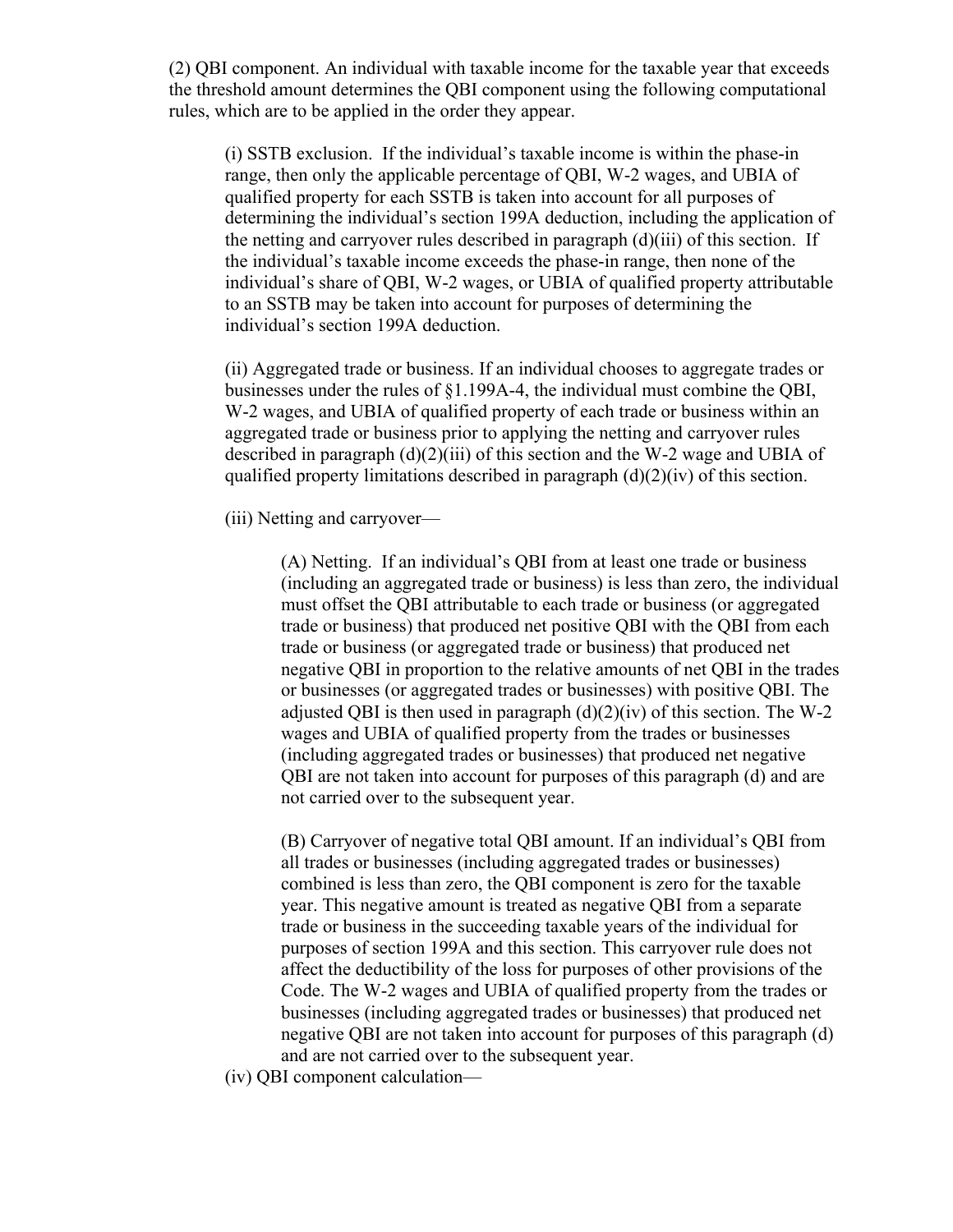(A) General rule. Except as provided in paragraph  $(d)(iv)(B)$  of this section, the QBI component is the sum of the amounts determined under this paragraph  $(d)(2)(iv)(A)$  for each trade or business (or aggregated trade or business). For each trade or business (or aggregated trade or business) (including trades or businesses operated through RPEs) the individual must determine the lesser of--

(1) 20 percent of the QBI for that trade or business (or aggregated trade or business); or

(2) The greater of--

(i) 50 percent of W-2 wages with respect to that trade or business (or aggregated trade or business), or

(ii) The sum of 25 percent of W-2 wages with respect to that trade or business (or aggregated trade or business) plus 2.5 percent of the UBIA of qualified property with respect to that trade or business (or aggregated trade or business).

(B) Taxpayers with taxable income within phase-in range. If the individual's taxable income is within the phase-in range and the amount determined under paragraph  $(d)(2)(iv)(A)(2)$  of this section for a trade or business (or aggregated trade or business) is less than the amount determined under paragraph  $(d)(2)(iv)(A)(1)$  of this section for that trade or business (or aggregated trade or business), the amount determined under paragraph  $(d)(2)(iv)(A)$  of this section for such trade or business (or aggregated trade or business) is modified. Instead of the amount determined under paragraph  $(d)(2)(iv)(A)(2)$  of this section, the QBI component for the trade or business (or aggregated trade or business) is the amount determined under paragraph  $(d)(2)(iv)(A)(1)$  of this section reduced by the reduction amount as defined in paragraph (b)(9) of this section. This reduction amount does not apply if the amount determined in paragraph  $(d)(2)(iv)(A)(2)$  of this section is greater than the amount determined under paragraph  $(d)(2)(iv)(A)(1)$  of this section (in which circumstance the OBI component for the trade or business (or aggregated trade or business) will be the unreduced amount determined in paragraph  $(d)(2)(iv)(A)(1)$  of this section).

(3) Qualified REIT dividends/qualified PTP income component—

(i) In general.The qualified REIT dividend/qualified PTP income component is 20 percent of the combined amount of qualified REIT dividends and qualified PTP income received by the individual (including the individual's share of qualified REIT dividends and qualified PTP income from RPEs).

(ii) SSTB exclusion. If the individual's taxable income is within the phase-in range, then only the applicable percentage of qualified PTP income generated by an SSTB is taken into account for purposes of determining the individual's section 199A deduction, including the determination of the combined amount of qualified REIT dividends and qualified PTP income described in paragraph (d)(1) of this section. If the individual's taxable income exceeds the phase-in range, then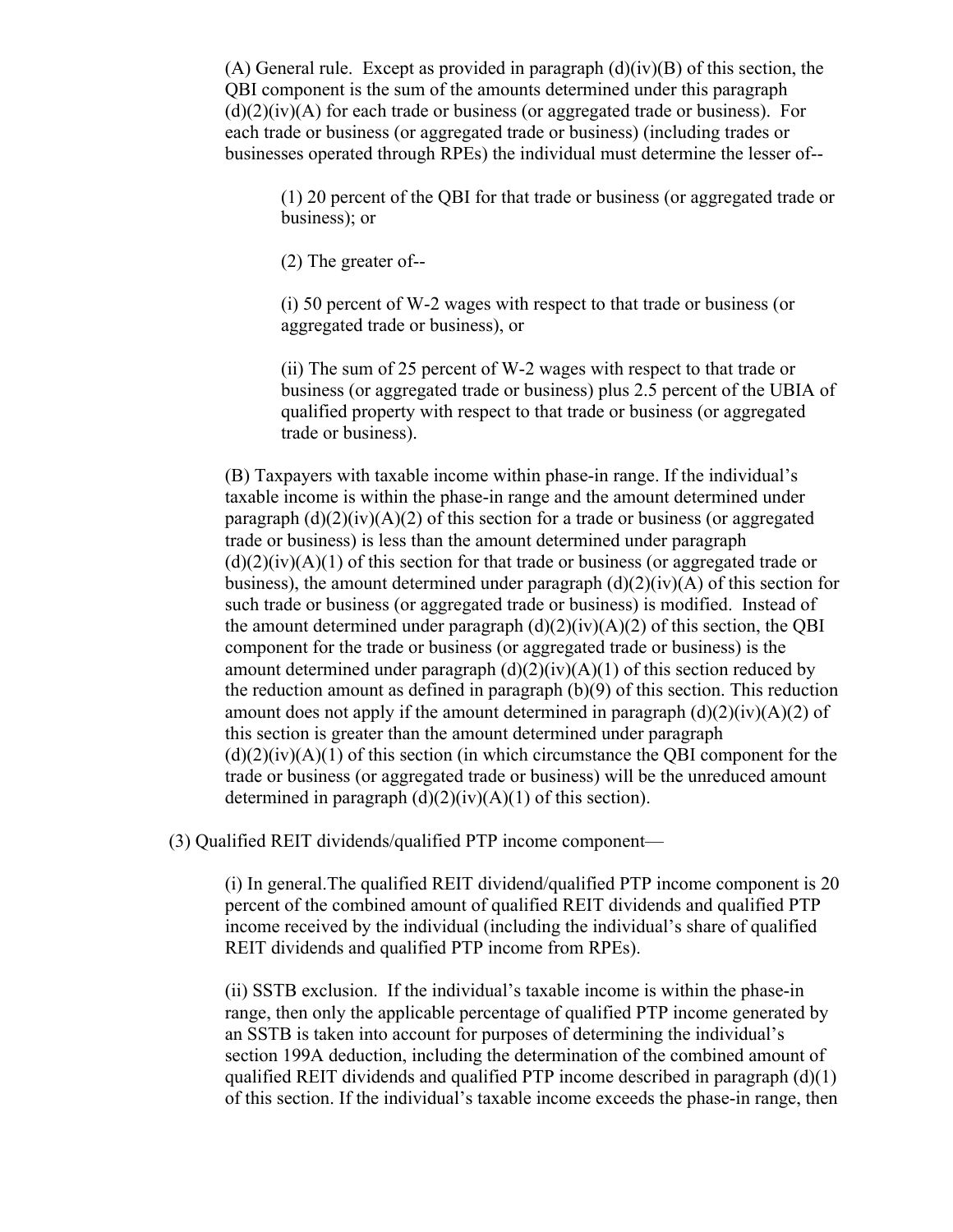none of the individual's share of qualified PTP income generated by an SSTB may be taken into account for purposes of determining the individual's section 199A deduction.

(iii) Negative combined qualified REIT dividends/qualified PTP income. If the combined amount of REIT dividends and qualified PTP income is less than zero, the portion of the individual's section 199A deduction related to qualified REIT dividends and qualified PTP income is zero for the taxable year. The negative combined amount must be carried forward and used to offset the combined amount of REIT dividends/qualified PTP income in the succeeding taxable years of the individual for purposes of section 199A and this section. This carryover rule does not affect the deductibility of the loss for purposes of other provisions of the Code.

(4) Examples. The following examples illustrate the provisions of this paragraph

(d) For purposes of these examples, unless indicated otherwise, assume that all of the trades or businesses are trades or businesses as defined in paragraph (b)(14) of this section, none of the trades or businesses are SSTBs as defined in paragraph (b)(11) of this section and §1.199A-5(b); and all of the tax items associated with the trades or businesses are effectively connected to a trade or business within the United States within the meaning of section 864(c). Also assume that the taxpayers report no capital gains or losses or other tax items not specified in the examples. Total taxable income does not include the section 199A deduction.

(i) Example 1 to paragraph (d)(4). D, an unmarried individual, operates a business as a sole proprietorship. The business generates \$1,000,000 of QBI in 2018. Solely for purposes of this example, assume that the business paid no wages and holds no qualified property for use in the business. After allowable deductions unrelated to the business, D's total taxable income for 2018 is \$980,000. Because D's taxable income exceeds the applicable threshold amount, D's section 199A deduction is subject to the W-2 wage and UBIA of qualified property limitations. D's section 199A deduction is limited to zero because the business paid no wages and held no qualified property.

(ii) Example 2 to paragraph (d)(4). Assume the same facts as in Example 1 of this paragraph (d)(4), except that D holds qualified property with a UBIA of \$10,000,000 for use in the trade or business. D reports \$4,000,000 of QBI for 2020. After allowable deductions unrelated to the business, D's total taxable income for 2020 is \$3,980,000. Because D's taxable income is above the threshold amount, the QBI component of D's section 199A deduction is subject to the W-2 wage and UBIA of qualified property limitations. Because the business has no W-2 wages, the QBI component of D's section 199A deduction is limited to the lesser of 20% of the business's QBI or 2.5% of its UBIA of qualified property. Twenty percent of the \$4,000,000 of QBI is \$800,000. Two and one-half percent of the \$10,000,000 UBIA of qualified property is \$250,000. The QBI component of D's section 199A deduction is thus limited to \$250,000. D's section 199A deduction is equal to the lesser of (i) 20% of the QBI from the business as limited (\$250,000) or (ii) 20% of D's taxable income (\$3,980,000 x 20% = \$796,000). Therefore, D's section 199A deduction for 2020 is \$250,000.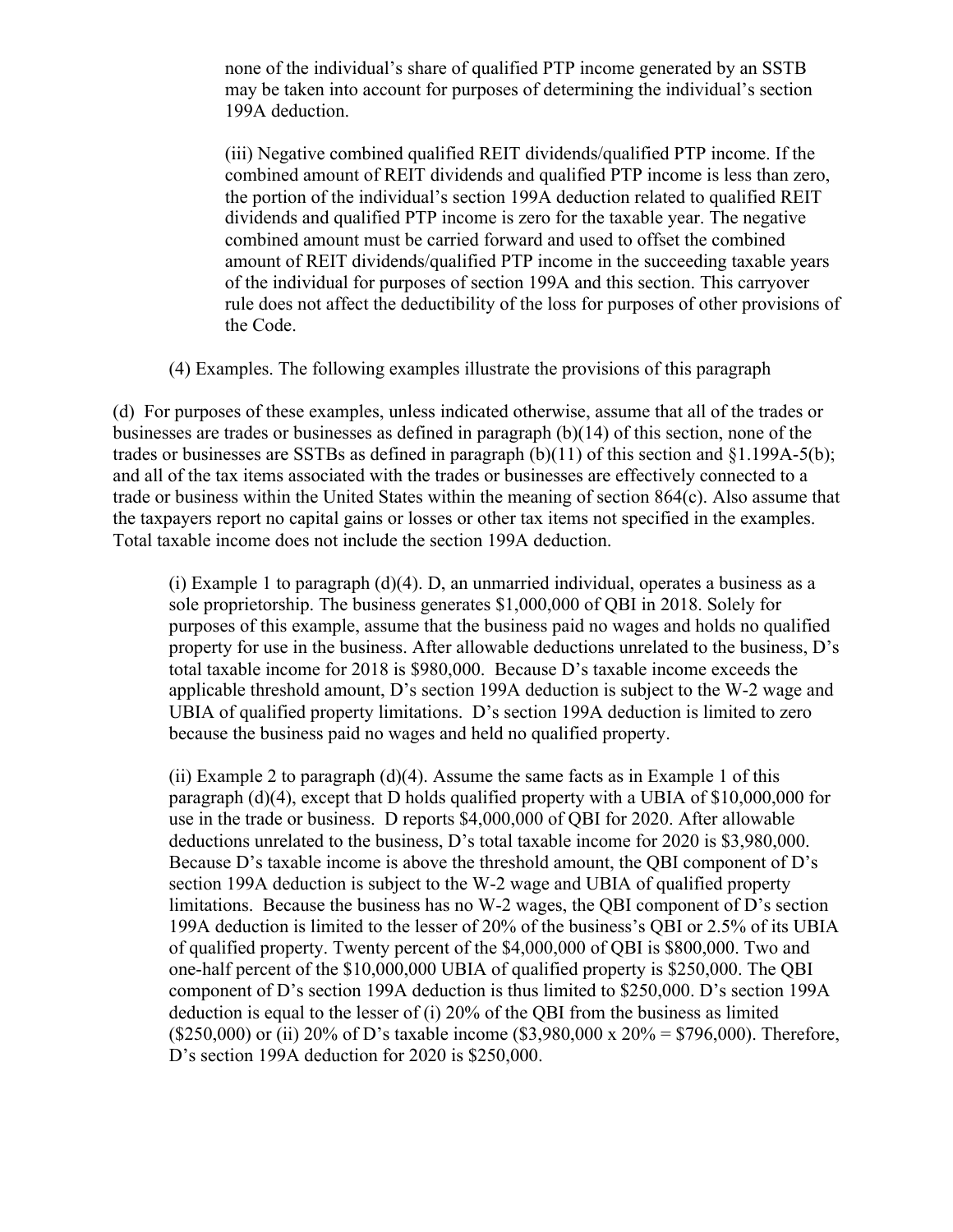(iii) Example 3 to paragraph  $(d)(4)$ . E, an unmarried individual, is a 30% owner of LLC, which is classified as a partnership for Federal income tax purposes. In 2018, the LLC has a single trade or business and reports QBI of \$3,000,000. The LLC pays total W-2 wages of \$1,000,000, and its total UBIA of qualified property is \$100,000. E is allocated 30% of all items of the partnership. For the 2018 taxable year, E reports \$900,000 of QBI from the LLC. After allowable deductions unrelated to LLC, E's taxable income is \$880,000. Because E's taxable income is above the threshold amount, the QBI component of E's section 199A deduction will be limited to the lesser of 20% of E's share of LLC's QBI or the greater of the W-2 wage or UBIA of qualified property limitations. Twenty percent of E's share of QBI of \$900,000 is \$180,000. The W-2 wage limitation equals 50% of E's share of the LLC's wages (\$300,000) or \$150,000.

The UBIA of qualified property limitation equals \$75,750, the sum of 25% of E's share of LLC's wages (\$300,000) or \$75,000 plus 2.5% of E's share of UBIA of qualified property (\$30,000) or \$750. The greater of the limitation amounts (\$150,000 and \$75,750) is \$150,000. The QBI component of E's section 199A deduction is thus limited to \$150,000, the lesser of 20% of QBI (\$180,000) and the greater of the limitations amounts (\$150,000). E's section 199A deduction is equal to the lesser of 20% of the QBI from the business as limited (\$150,000) or 20% of E's taxable income (\$880,000 x 20%  $= $176,000$ ). Therefore, E's section 199A deduction is \$150,000 for 2018.

(iv) Example 4 to paragraph  $(d)(4)$ . F, an unmarried individual, owns a 50% interest in Z, an S corporation for Federal income tax purposes that conducts a single trade or business. In 2018, Z reports QBI of \$6,000,000. Z pays total W-2 wages of \$2,000,000, and its total UBIA of qualified property is \$200,000. For the 2018 taxable year, F reports \$3,000,000 of QBI from Z. F is not an employee of Z and receives no wages or reasonable compensation from Z. After allowable deductions unrelated to Z and a deductible qualified net loss from a PTP of (\$10,000), F's taxable income is \$1,880,000. Because F's taxable income is above the threshold amount, the QBI component of F's section 199A deduction will be limited to the lesser of 20% of F's share of Z's QBI or (ii) the greater of the W-2 wage and UBIA of qualified property limitations. Twenty percent of F's share of Z's QBI (\$3,000,000) is \$600,000. The W-2 wage limitation equals  $50\%$ of F's share of Z's W-2 wages (\$1,000,000) or \$500,000. The UBIA of qualified property limitation equals \$252,500, the sum of 25% of F's share of Z's W-2 wages (\$1,000,000) or \$250,000 plus 2.5% of E's share of UBIA of qualified property (\$100,000) or \$2,500. The greater of the limitation amounts (\$500,000 and \$252,500) is \$500,000. The QBI component of F's section 199A deduction is thus limited to \$500,000, the lesser of 20% of QBI (\$600,000) and the greater of the limitations amounts (\$500,000). F reports a qualified loss from a PTP and has no qualified REIT dividend. F does not net the (\$10,000) loss from the PTP against QBI. Instead, the portion of F's section 199A deduction related to qualified REIT dividends and qualified PTP income is zero for 2018. F's section is 199A deduction is equal to the lesser of 20% of the QBI from the business as limited (\$500,000) or 20% of F's taxable income over net capital gain  $$1,880,000 \times 20\% = $376,000$ . Therefore, F's section 199A deduction is \$376,000 for 2018. F must also carry forward the (\$10,000) qualified loss from a PTP to be netted against F's qualified REIT dividends and qualified PTP income in the succeeding taxable year.

(v) Example 5 to paragraph  $(d)(4)$ . Phase-in range.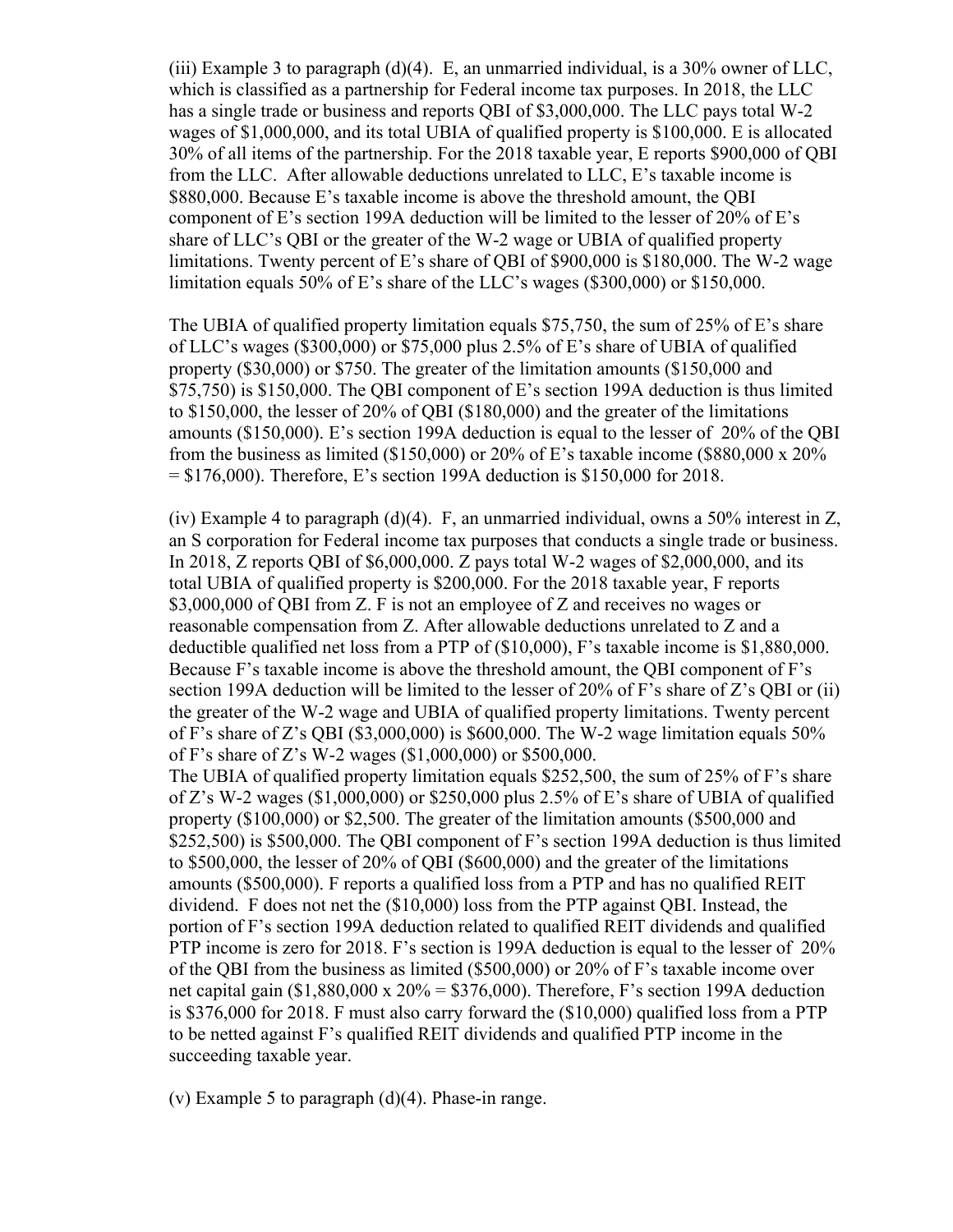(A) B and C are married and file a joint individual income tax return. B is a shareholder in M, an entity taxed as an S corporation for Federal income tax purposes that conducts a single trade or business. M holds no qualified property. B's share of the M's QBI is \$300,000 in 2018. B's share of the W-2 wages from M in 2018 is \$40,000. C earns wage income from employment by an unrelated company. After allowable deductions unrelated to M, B and C's taxable income for 2018 is \$375,000. B and C are within the phase-in range because their taxable income exceeds the applicable threshold amount, \$315,000, but does not exceed the threshold amount plus \$100,000, or \$415,000. Consequently, the QBI component of B and C's section 199A deduction may be limited by the W-2 wage and UBIA of qualified property limitations but the limitations will be phased in.

(B) Because M does not hold qualified property, only the W-2 wage limitation must be calculated. In order to apply the W-2 wage limitation, B and C must first determine 20% of B's share of M's QBI. Twenty percent of B's share of M's QBI of \$300,000 is \$60,000. Next, B and C must determine 50% of B's share of M's W-2 wages. Fifty percent of B's share of M's W-2 wages of \$40,000 is \$20,000. Because 50% of B's share of M's W-2 wages (\$20,000) is less than 20% of B's share of M's QBI (\$60,000), B and C must determine the QBI component of their section 199A deduction by reducing 20% of B's share of M's QBI by the reduction amount.

(C) B and C are 60% through the phase-in range (that is, their taxable income exceeds the threshold amount by \$60,000 and their phase-in range is \$100,000). B and C must determine the excess amount, which is the excess of 20% of B's share of M's QBI, or \$60,000, over 50% of B's share of M's W-2 wages, or \$20,000. Thus, the excess amount is \$40,000. The reduction amount is equal to 60% of the excess amount, or \$24,000. Thus, the QBI component of B and C's section 199A deduction is equal to \$36,000, 20% of B's \$300,000 share M's QBI (that is, \$60,000), reduced by \$24,000. B and C's section 199A deduction is equal to the lesser of 20% of the QBI from the business as limited (\$36,000) or (ii) 20% of B and C's taxable income (\$375,000 x 20% = \$75,000). Therefore, B and C's section 199A deduction is \$36,000 for 2018.

(vi) Example 6 to paragraph  $(d)(4)$ . (A) Assume the same facts as in Example 5 to paragraph (d)(4), except that M is engaged in an SSTB. Because B and C are within the phase-in range, B must reduce the QBI and W-2 wages allocable to B from M to the applicable percentage of those items. B and C's applicable percentage is 100% reduced by the percentage equal to the ratio that their taxable income for the taxable year (\$375,000) exceeds their threshold amount (\$315,000), or \$60,000, bears to \$100,000. Their applicable percentage is 40%. The applicable percentage of B's QBI is (\$300,000 x  $40\%$  =) \$120,000, and the applicable percentage of B's share of W-2 wages is (\$40,000 x 40% =) \$16,000. These reduced numbers must then be used to determine how B's section 199A deduction is limited.

(B) B and C must apply the W-2 wage limitation by first determining 20% of B's share of M's QBI as limited by paragraph  $(A)$  of this example. Twenty percent of B's share of M's QBI of \$120,000 is \$24,000. Next, B and C must determine 50% of B's share of M's W-2 wages. Fifty percent of B's share of M's W-2 wages of \$16,000 is \$8,000. Because 50% of B's share of M's W-2 wages (\$8,000) is less than 20% of B's share of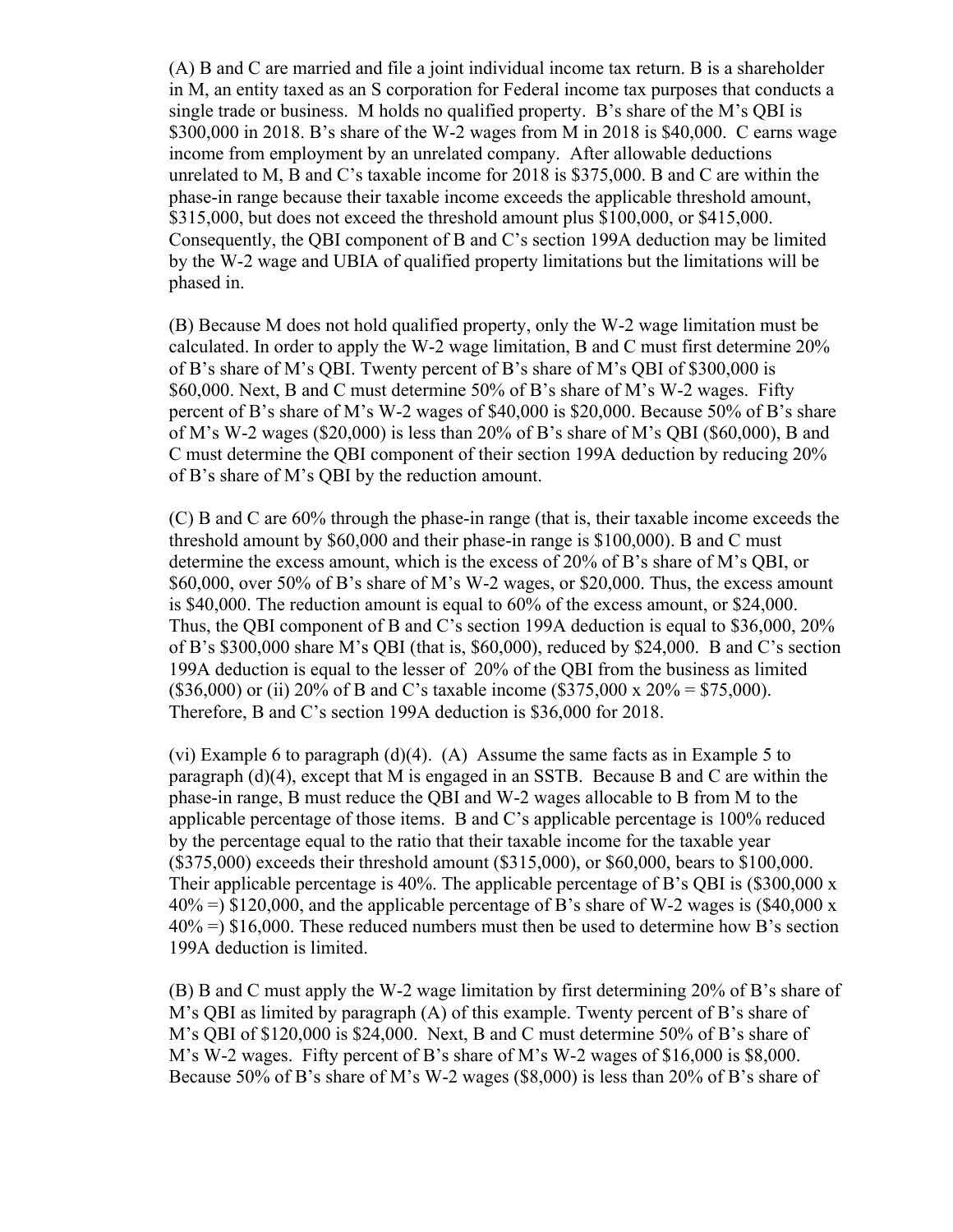M's QBI (\$24,000), B and C's must determine the QBI component of their section 199A deduction by reducing 20% of B's share of M's QBI by the reduction amount.

(C) B and C are 60% through the phase-in range (that is, their taxable income exceeds the threshold amount by \$60,000 and their phase-in range is \$100,000). B and C must determine the excess amount, which is the excess of 20% of B's share of M's QBI, as adjusted in paragraph (A) of this example or \$24,000, over 50% of B's share of M's W-2 wages, as adjusted in paragraph (A) of this example, or \$8,000. Thus, the excess amount is \$16,000. The reduction amount is equal to 60% of the excess amount or \$9,600. Thus, the QBI component of B and C's section 199A deduction is equal to \$14,400, 20% of B's share M's QBI of \$24,000, reduced by \$9,600. B and C's section 199A deduction is equal to the lesser of 20% of the QBI from the business as limited (\$14,400) or 20% of B's and C's taxable income  $(\$375,000 \times 20\% = \$75,000)$ . Therefore, B and C's section 199A deduction is \$14,400 for 2018.

(vii) Example 7 to paragraph  $(d)(4)$ . (A) F, an unmarried individual, owns as a sole proprietor 100 percent of three trades or businesses, Business X, Business Y, and Business Z. None of the businesses hold qualified property. F does not aggregate the trades or businesses under §1.199A-4. For taxable year 2018, Business X generates \$1 million of QBI and pays \$500,000 of W-2 wages with respect to the business. Business Y also generates \$1 million of QBI but pays no wages. Business Z generates \$2,000 of QBI and pays \$500,000 of W-2 wages with respect to the business. F also has \$750,000 of wage income from employment with an unrelated company. After allowable deductions unrelated to the businesses, F's taxable income is \$2,722,000.

(B) Because F's taxable income is above the threshold amount, the QBI component of F's section 199A deduction is subject to the W-2 wage and UBIA of qualified property limitations. These limitations must be applied on a business-by- business basis. None of the businesses hold qualified property, therefore only the 50% of W-2 wage limitation must be calculated. Because QBI from each business is positive, F applies the limitation by determining the lesser of 20% of QBI and 50% of W- 2 wages for each business. For Business X, the lesser of 20% of QBI (\$1,000,000 x 20 percent =  $$200,000$ ) and 50% of Business X's W-2 wages (\$500,000 x 50% =\$250,000) is \$200,000. Business Y pays no W-2 wages. The lesser of 20% of Business Y's OBI (\$1,000,000 x 20% = \$200,000) and 50% of its W-2 wages (zero) is zero. For Business Z, the lesser of 20% of QBI (\$2,000 x  $20\% = $400$ ) and 50% of W-2 wages (\$500,000 x 50% = \$250,000) is \$400.

(C) Next, F must then combine the amounts determined in paragraph (B) of this example and compare that sum to 20% of F's taxable income. The lesser of these two amounts equals F's section 199A deduction. The total of the combined amounts in paragraph (B) is \$200,400 (\$200,000 + zero + 400). Twenty percent of F's taxable income is \$544,400 (\$2,722,000 x 20%). Thus, F's section 199A deduction for 2018 is \$200,400.

(viii) Example 8 to paragraph (d)(4). (A) Assume the same facts as in Example 7 of this paragraph (d)(4), except that F aggregates Business X, Business Y, and Business Z under the rules of §1.199A-4.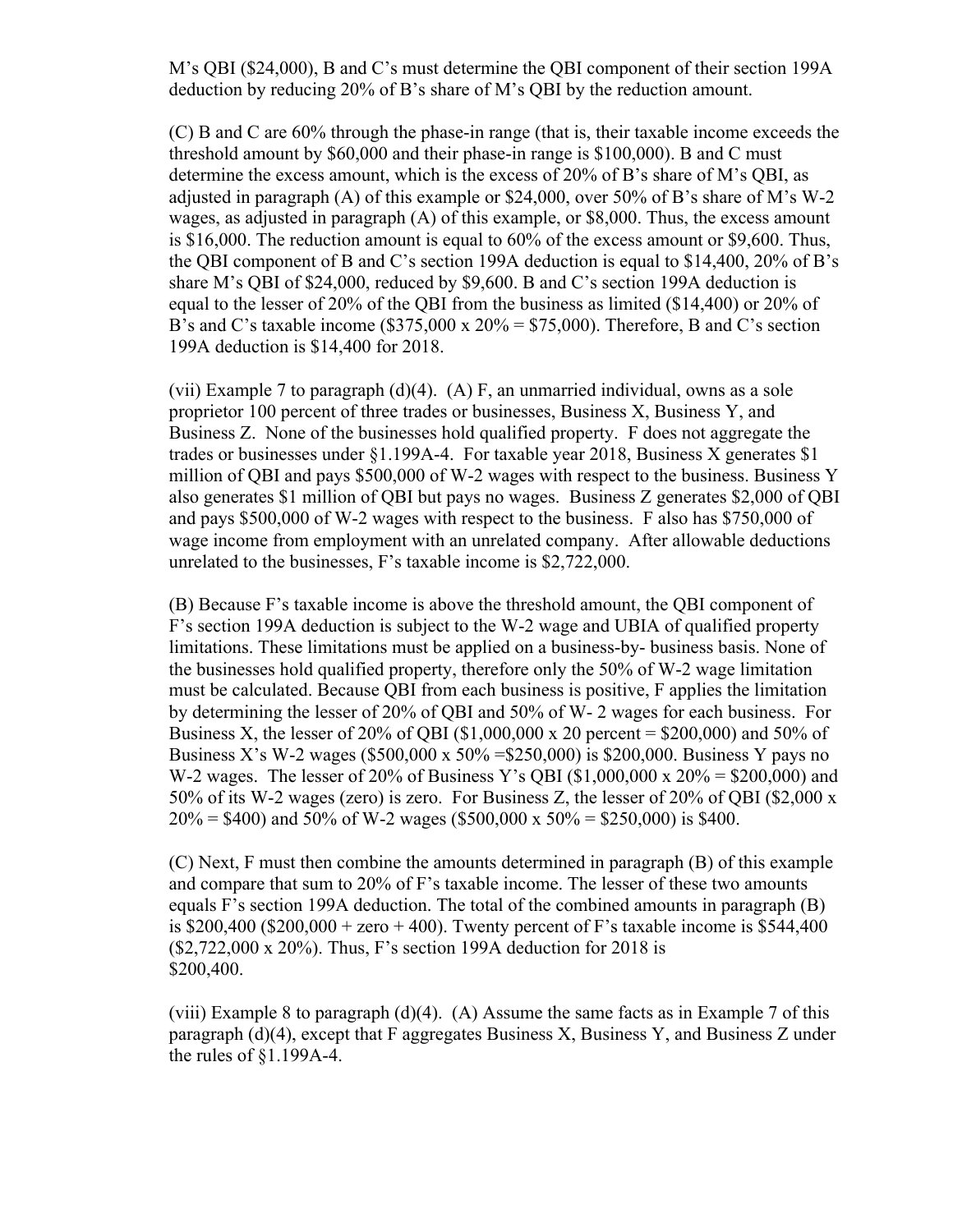(B) Because F's taxable income is above the threshold amount, the QBI component of F's section 199A deduction is subject to the W-2 wage and UBIA of qualified property limitations. Because the businesses are aggregated, these limitations are applied on an aggregated basis. None of the businesses holds qualified property, therefore only the W-2 wage limitation must be calculated. F applies the limitation by determining the lesser of 20% of the QBI from the aggregated businesses, which is \$400,400 (\$2,002,000 x 20%) and 50% of W-2 wages from the aggregated businesses, which is \$500,000 (\$1,000,000 x 50%). F's section 199A deduction is equal to the lesser of \$400,400 and 20% of F's taxable income  $$2,722,000 \times 20\% = $544,400$ . Thus, F's section 199A deduction for 2018 is \$400,400.

 $(ix)$  Example 9 to paragraph  $(d)(4)$ . (A) Assume the same facts as in Example 7 of this paragraph (d)(4), except that for taxable year 2018, Business Z generates a loss that results in (\$600,000) of negative QBI and pays \$500,000 of W-2 wages. After allowable deductions unrelated to the businesses, F's taxable income is \$2,120,000. Because Business Z had negative QBI, F must offset the positive QBI from Business X and Business Y with the negative QBI from Business Z in proportion to the relative amounts of positive QBI from Business X and Business Y. Because Business X and Business Y produced the same amount of positive QBI, the negative QBI from Business Z is apportioned equally among Business X and Business Y. Therefore, the adjusted QBI for each of Business X and Business Y is \$700,000 (\$1 million plus 50% of the negative QBI of \$600,000). The adjusted QBI in Business Z is \$0, because its negative QBI has been fully apportioned to Business X and Business Y.

(B) Because F's taxable income is above the threshold amount, the QBI component of F's section 199A deduction is subject to the W-2 wage and UBIA of qualified property limitations. These limitations must be applied on a business-by- business basis. None of the businesses hold qualified property, therefore only the 50% of W-2 wage limitation must be calculated. For Business X, the lesser of 20% of OBI (\$700,000 x  $20\%$  = \$140,000) and 50% of W-2 wages (\$500,000 x 50% = \$250,000) is \$140,000. Business Y pays no W-2 wages. The lesser of 20% of Business Y's OBI (\$700,000 x  $20\% =$ \$140,000) and 50% of its W-2 wages (zero) is zero.

(C) F must combine the amounts determined in paragraph (B) of this example and compare the sum to 20% of taxable income. F's section 199A deduction equals the lesser of these two amounts. The combined amount from paragraph (B) of this example is \$140,000 (\$140,000 + zero) and 20% of F's taxable income is \$424,000 (\$2,120,000 x) 20%). Thus, F's section 199A deduction for 2018 is \$140,000. There is no carryover of any loss into the following taxable year for purposes of section 199A.

 $(x)$  Example 10 to paragraph  $(d)(4)$ . (A) Assume the same facts as in Example 9 of this paragraph (d)(4), except that F aggregates Business X, Business Y, and Business Z under the rules of §1.199A-4.

(B) Because F's taxable income is above the threshold amount, the QBI component of F's section 199A deduction is subject to the W-2 wage and UBIA of qualified property limitations. Because the businesses are aggregated, these limitations are applied on an aggregated basis. None of the businesses holds qualified property, therefore only the W-2 wage limitation must be calculated. F applies the limitation by determining the lesser of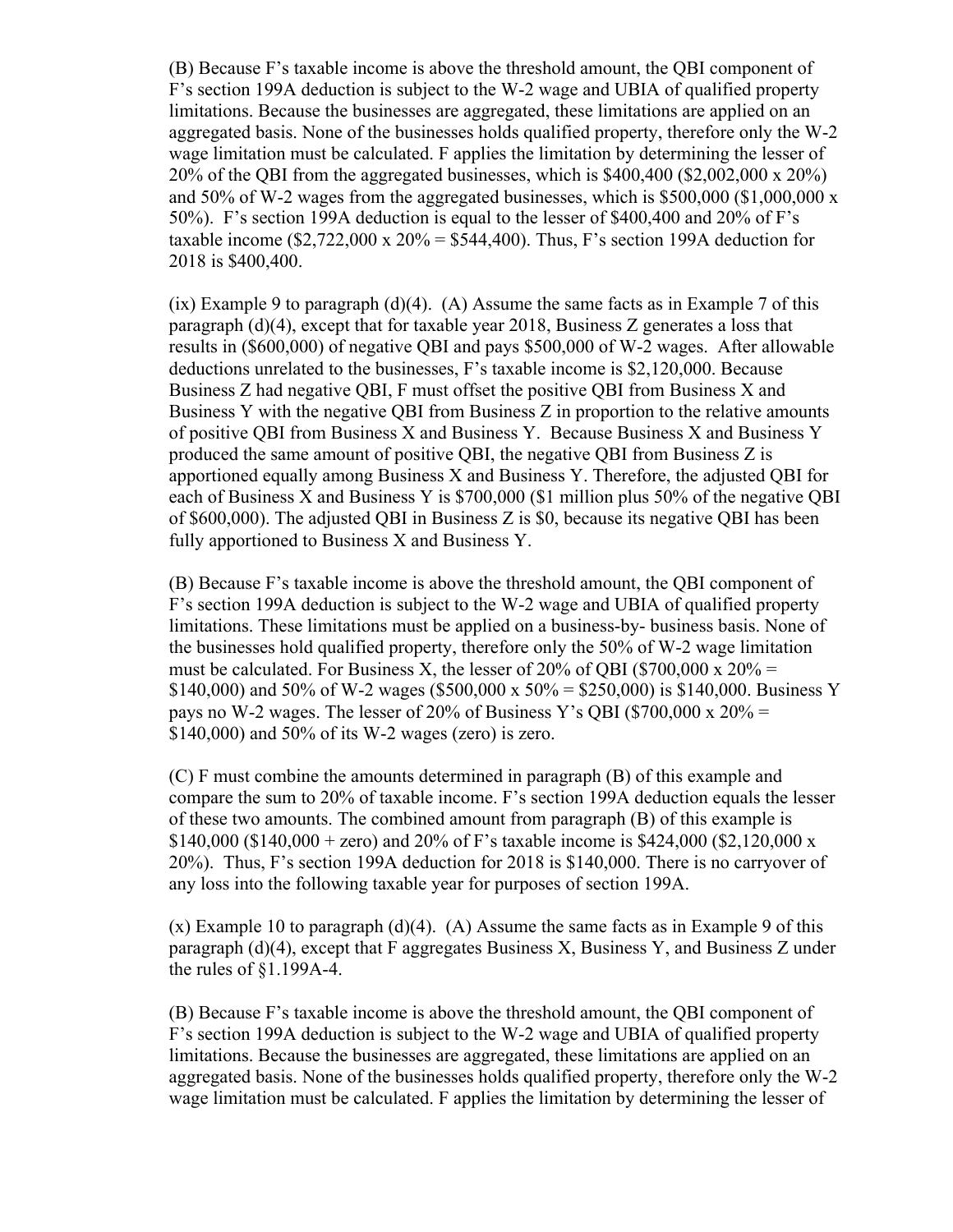20% of the QBI from the aggregated businesses (\$1,400,000 x 20% = \$280,000) and 50% of W-2 wages from the aggregated businesses  $(\text{\$1,000,000 x 50\%} = \$500,000)$ , or \$280,000. F's section 199A deduction is equal to the lesser of \$280,000 and 20% of F's taxable income  $$2,120,000 \times 20\% = $424,000$ . Thus, F's section 199A deduction for 2018 is \$280,000. There is no carryover of any loss into the following taxable year for purposes of section 199A.

 $(xi)$  Example 11 to paragraph  $(d)(4)$ . (A) Assume the same facts as in Example 7 of this paragraph (d)(4), except that Business Z generates a loss that results in (\$2,150,000) of negative QBI and pays \$500,000 of W-2 wages with respect to the business in 2018. Thus, F has a negative combined QBI of (\$150,000) when the QBI from all of the businesses are added together (\$1 million plus \$1 million minus the loss of (\$2,150,000)). Because F has a negative combined QBI for 2018, F has no section 199A deduction with respect to any trade or business for 2018. Instead, the negative combined QBI of (\$150,000) carries forward and will be treated as negative QBI from a separate trade or business for purposes of computing the section 199A deduction in the next taxable year. None of the W-2 wages carry forward. However, for income tax purposes, the \$150,000 loss may offset F's \$750,000 of wage income (assuming the loss is otherwise allowable under the Code).

(B) In taxable year 2019, Business X generates \$200,000 of net QBI and pays \$100,000 of W-2 wages with respect to the business. Business Y generates \$150,000 of net QBI but pays no wages. Business Z generates a loss that results in (\$120,000) of negative QBI and pays \$500 of W-2 wages with respect to the business. F also has \$750,000 of wage income from employment with an unrelated company. After allowable deductions unrelated to the businesses, F's taxable income is \$960,000. Pursuant to paragraph  $(d)(2)(iii)(B)$  of this section, the  $($150,000)$  of negative QBI from 2018 is treated as arising in 2019 from a separate trade or business. Thus, F has overall net QBI of \$80,000 when all trades or businesses are taken together (\$200,000) plus \$150,000 minus \$120,000 minus the carryover loss of \$150,000). Because Busi ness Z had negative QBI and F also has a negative QBI carryover amount, F must offset the positive QBI from Business X and Business Y with the negative QBI from Business Z and the carryover amount in proportion to the relative amounts of positive QBI from Business X and Business Y. Because Business X produced 57.14% of the total QBI from Business X and Business Y, 57.14% of the negative QBI from Business Z and the negative QBI carryforward must be apportioned to Business X, and the remaining 42.86% allocated to Business Y. Therefore, the adjusted QBI in Business X is \$45,722 (\$200,000 minus 57.14% of the loss from Business Z (\$68,568), minus 57.14% of the carryover loss (\$85,710). The adjusted QBI in Business Y is \$34,278 (\$150,000, minus 42.86% of the loss from Business Z (\$51,432) minus 42.86% of the carryover loss (\$64,290)). The adjusted QBI in Business Z is \$0, because its negative QBI has been apportioned to Business X and Business Y.

(C) Because F's taxable income is above the threshold amount, the QBI component of F's section 199A deduction is subject to the W-2 wage and UBIA of qualified property limitations. These limitations must be applied on a business-by- business basis. None of the businesses hold qualified property, therefore only the 50% of W-2 wage limitation must be calculated. For Business X, 20% of QBI is \$9,144 (\$45,722 x 20%) and 50% of W-2 wages is \$50,000 (\$100,000 x 50%), so the lesser amount is \$9,144. Business Y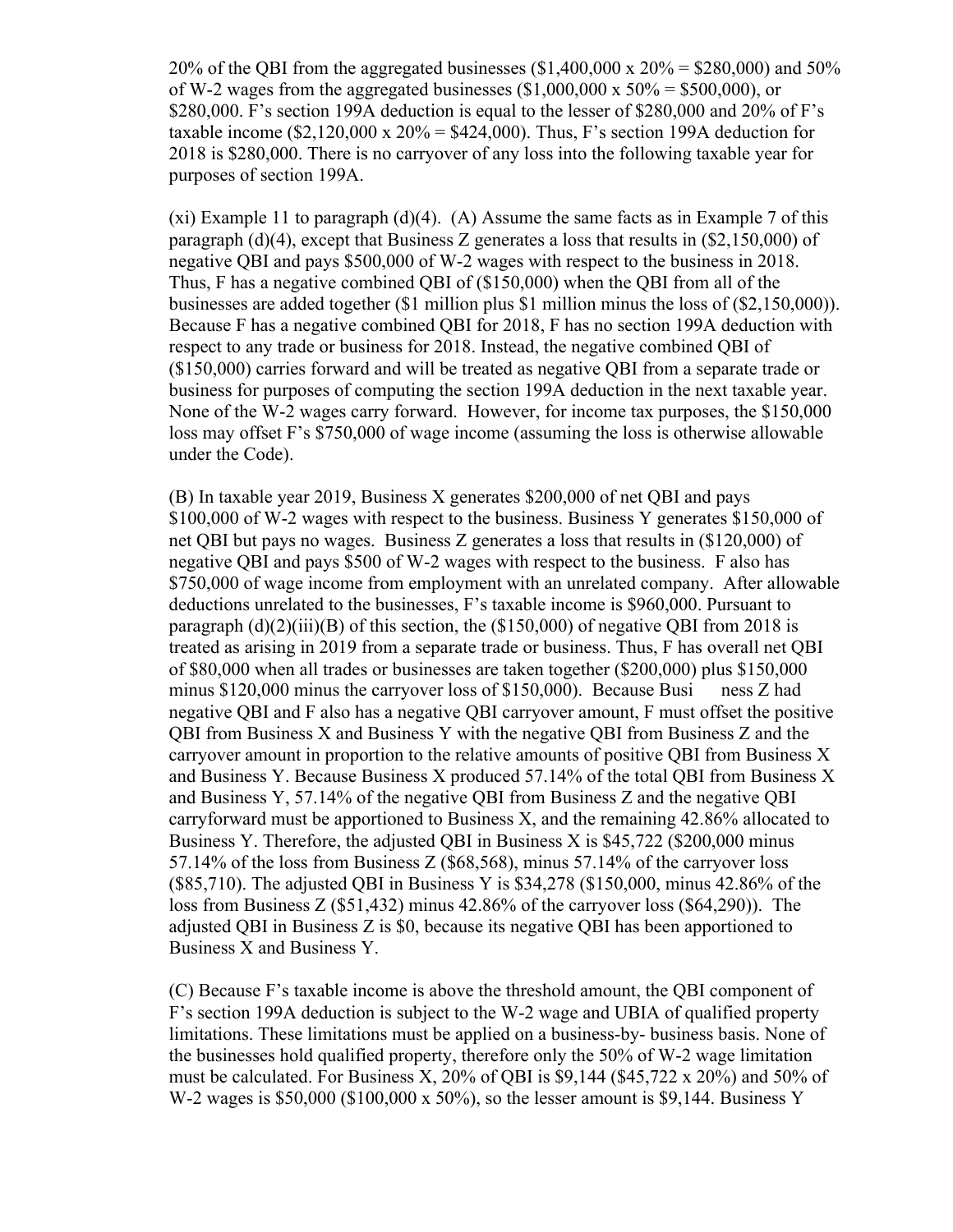pays no W-2 wages. Twenty percent of Business Y's QBI is \$6,856 (\$34,278 x 20%) and 50% of its W-2 wages (zero) is zero, so the lesser amount is zero.

(D) F must then compare the combined amounts determined in paragraph (C) of this example to 20% of F's taxable income. The section 199A deduction equals the lesser of these amounts. F's combined amount from paragraph (C) of this example is \$9,144 (\$9,144 plus zero) and 20% of F's taxable income is \$192,000 (\$960,000 x 20%) Thus, F's section 199A deduction for 2019 is \$9,144. There is no carryover of any negative QBI into the following taxable year for purposes of section 199A.

 $(xii)$  Example 12 to paragraph  $(d)(4)$ .  $(A)$  Assume the same facts as in Example 11 of this paragraph (d)(4), except that F aggregates Business X, Business Y, and Business Z under the rules of §1.199A-4. For 2018, F's QBI from the aggregated trade or business is (\$150,000). Because F has a combined negative QBI for 2018, F has no section 199A deduction with respect to any trade or business for 2018. Instead, the negative combined QBI of (\$150,000) carries forward and will be treated as negative QBI from a separate trade or business for purposes of computing the section 199A deduction in the next taxable year. However, for income tax purposes, the \$150,000 loss may offset taxpayer's \$750,000 of wage income (assuming the loss is otherwise allowable under the Code).

(B) In taxable year 2019, F will have QBI of \$230,000 and W-2 wages of \$100,500 from the aggregated trade or business. F also has \$750,000 of wage income from employment with an unrelated company. After allowable deductions unrelated to the businesses, F's taxable income is \$960,000. F must treat the negative QBI carryover loss (\$150,000) from 2018 as a loss from a separate trade or business for purposes of section 199A. This loss will offset the positive QBI from the aggregated trade or business, resulting in an adjusted QBI of \$80,000 (\$230,000 - \$150,000).

(C) Because F's taxable income is above the threshold amount, the QBI component of F's section 199A deduction is subject to the W-2 wage and UBIA of qualified property limitations. These limitations must be applied on a business-by- business basis. None of the businesses hold qualified property, therefore only the 50% of W-2 wage limitation must be calculated. For the aggregated trade or business, the lesser of 20% of QBI  $($80,000 \times 20\% = $16,000)$  and 50% of W-2 wages  $($100,500 \times 50\% = $50,250)$  is \$16,000. F's section 199A deduction equals the lesser of that amount (\$16,000) and 20% of F's taxable income (\$960,000 x 20% = \$192,000). Thus, F's section 199A deduction for 2019 is \$16,000. There is no carryover of any negative QBI into the following taxable year for purposes of section 199A.

## (e) Special rules—

(1) Effect of deduction. In the case of a partnership or S corporation, section 199A is applied at the partner or shareholder level. The rules of subchapter K and subchapter S apply in their entirety for purposes of determining each partner's or shareholder's share of QBI, W-2 wages, UBIA of qualified property, qualified REIT dividends, and qualified PTP income or loss. The section 199A deduction has no effect on the adjusted basis of a partner's interest in the partnership, the adjusted basis of a shareholder's stock in an S corporation, or an S corporation's accumulated adjustments account.